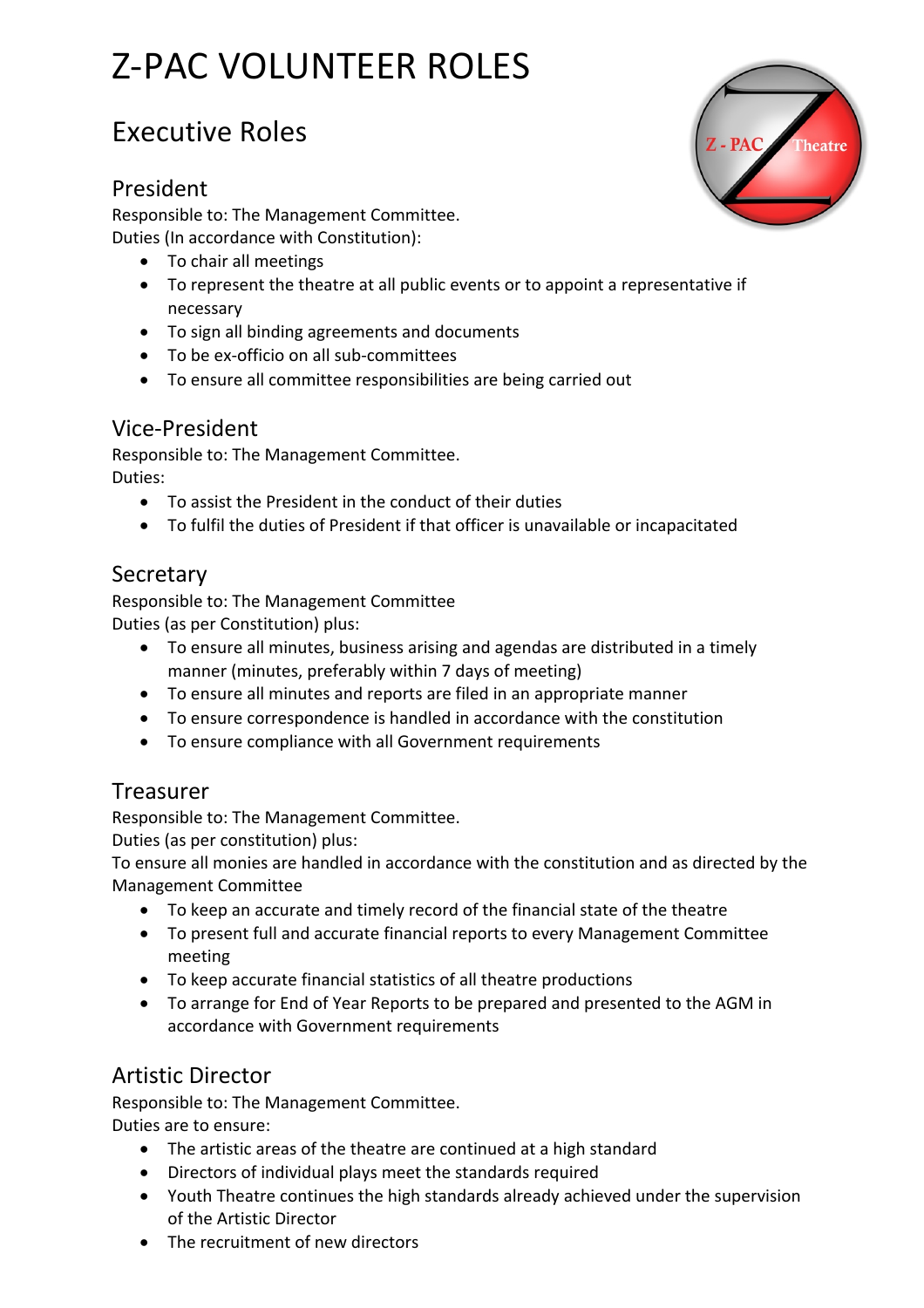- To encourage members to become assistant directors with the view of directing their own productions
- In conjunction with the Management Committee all productions are to be presented to the Artistic Director who will then:
- Approve a Director in accordance with guidelines
- Presents approved projects and time frame to Executive Committee for endorsement
- The Artistic Director:
- Shall account to the Management Committee on all matters relating to all productions and is responsible for the artistic content of the theatre
- May attend the auditions and may assist in selection of cast
- May attend rehearsals and advise as necessary
- May, in consultation with the Management Committee, replace an actor/ director/ production team member or postpone or cancel any production

#### Promotions and Marketing Director

Responsible to: The Management Committee. Duties:

- Ensure all activities of the theatre are advertised in a timely manner and in the appropriate media and in keeping with budgets as set by Management Committee and in conjunction with the director of any performance being promoted
- Promote the theatre throughout the community
- To liaise with sponsors
- Develop and maintain relationships with media and sponsors

# Technical Director

Responsible to: The Management Committee Duties:

- Ensure all technical equipment is used and stored correctly and oversee the organisation and use of this equipment
- Liaise with the lighting and sound operators
- Ensure all operators are qualified to operate the equipment and adequate supervision is supplied to those operators who need it
- Liaise with the Artistic Director and Production Director to help design and operate the technical aspect of the production
- Advise the committee on technical equipment repair, maintenance and replacement needs
- Ensure all sets are constructed and installed safely and correctly

# Non-executive Positions

# Facility Co-ordinator

Responsible to: Technical Director

The Facilities Co-ordinator is to ensure the safety, cleanliness, maintenance and operation of the facility are maintained at the highest level within the guidelines and budget as determined by the Technical Director. The Facilities Coordinator is to ensure:

- That the facility is kept clean and well cared for at all times
- All maintenance is carried out by personnel with correct skills
- There are current, correct safety manuals and procedures in place for all tasks
- An evacuation, hold up and disaster plan is readily available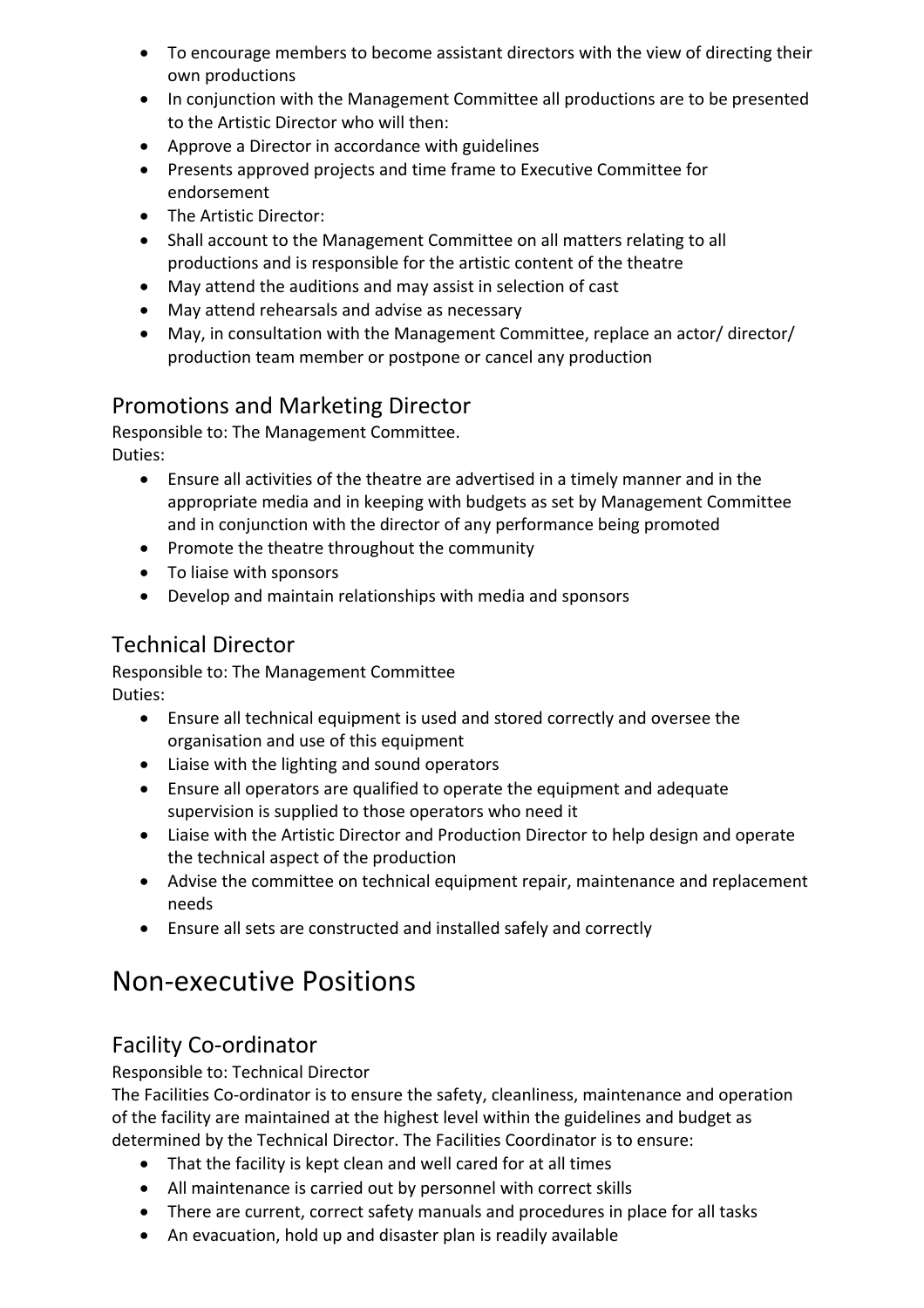- All access and egress points are safe for patrons to use
- A facility Induction course is conducted for all volunteers including cast
- That safety audits are carried out in accordance with Government regulations
- That all hazards and incidents are reported in writing to the Management Committee
- Non-Executive Roles
- Promotions

# Membership Co-ordinator

Responsible to: Secretary

Duties:

- Maintain an up-to-date interactive Membership Register which will contain name, all contact details, membership status, and responsibilities of members and supporters
- Devise and conduct systems to recruit new members and supporters
- Devise and conduct recognition events and programmes for members and volunteers
- Ensure members are aware of all events and casual vacancies

# Sponsorship Co-ordinator

- Source sponsors for individual productions or general sponsorship in either cash or services.
- Front of House Related Duties

# Front of House Manager/Assistant Manager

Responsible to: Artistic Director Duties:

- Recruit and roster people for all front of house duties
- Oversee the operation and presentation of all volunteers in Front of House areas including ticketing, ushering, kitchen, and bar to support productions
- Coordinate with Treasurer to support productions

# Duty Officer Manager

Responsible to: Front of House Manager Duties:

- In charge of FOH during a show performance
- Responsible for funds in safe
- Manage late comers
- Answer questions and generally supervise and assist other team members when needed
- Emergency Warden

# Ticket Taker

Responsible to: Front of House Manager Duties:

- Greet & check-in patrons
- Sell tickets
- Accurate money handling
- Provide information as required
- Making patrons feel valued and important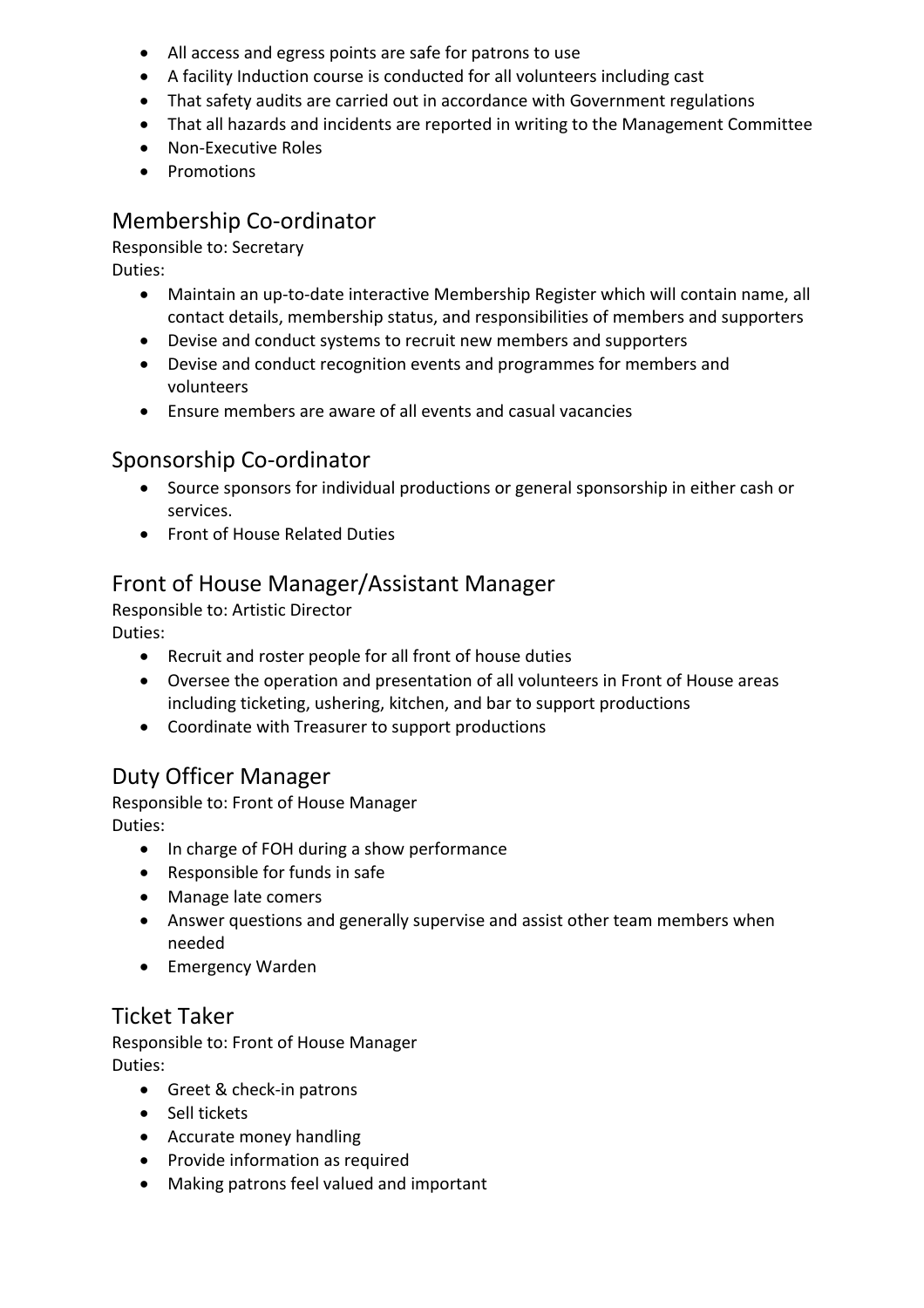# Box Office

Responsible to: Promotions/Marketing Director Duties:

- To be responsible for box office phone and email account
- To answer patron queries in a timely manner
- To use digital platforms to assist patrons to make/change ticket bookings

# Canteen (Kitchen)

Responsible to: Front of House Manager Duties:

- Preparing and serving nibbles, tea and coffee to order and on time
- Maintaining a clean and hygienic kitchen ensuring food hygiene and food safety
- Assisting with ushering duties
- Making Patrons feel valued and important

# Bar Attendant

Responsible to: Front of House Manager Duties:

- Must have Responsible Service of Alcohol certification
- Serving beverages
- Taking payment
- Making Patrons feel valued and important

# Stock Control

Responsible to: Treasurer Duties:

- Stocktake bar/kitchen/office/cleaning products when required
- Collect and unpack orders

# Ushers

Responsible to: Front of House Manager Duties:

- Checking of tickets when patrons enter the theatre seating area
- Assist people and show to their seat
- Making Patrons feel valued and important

# Production Staff

# Production Director

Responsible to: the Artistic Director Duties:

- Submit Production Proposal to the Artistic Director
- Liaise with the Artistic Director to organise a production schedule, auditions and other necessary details
- Nominate a Production Team for approval by the Management Committee
- Hold Open Auditions to appoint a cast. This means advertise the auditions locally in the media
- Auditions to be held at Z-PAC in the format to be approved by the Management Committee. Casting without Open Auditions is not permitted